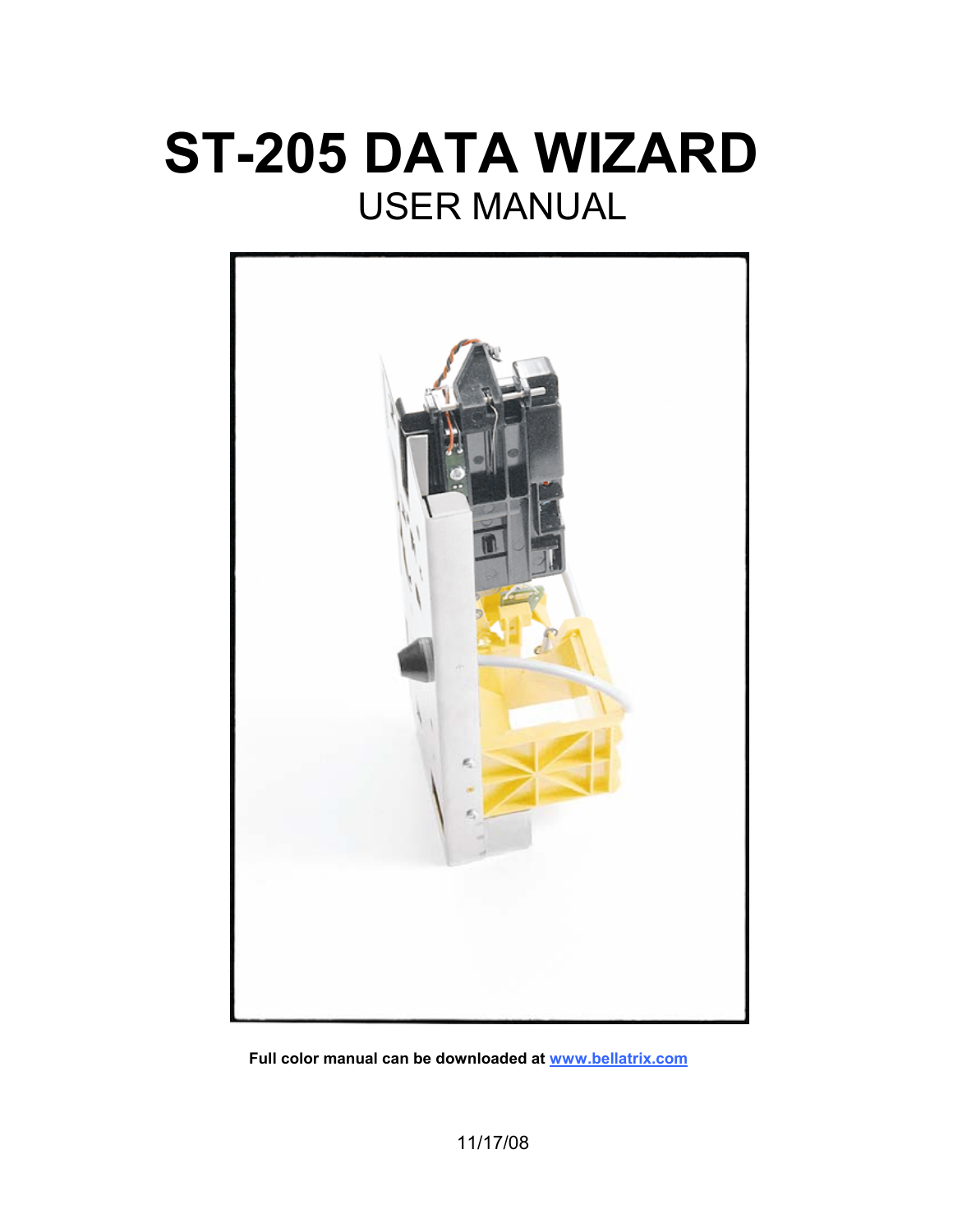# **CONTENTS**

| <b>ST-205 FEATURES</b>     | 3              |
|----------------------------|----------------|
| <b>ST-205 INSTALLATION</b> | 4              |
| <b>SUPER WAND OVERVIEW</b> | 6              |
| <b>BUFFER BOX</b>          | $\overline{7}$ |
| <b>SETUP</b>               | 8              |
| <b>ERROR CODES</b>         | 9              |
| <b>MAINTENANCE</b>         | 11             |
| <b>TROUBLESHOOTING</b>     | 14             |
| <b>TECHNICAL NOTES</b>     | 18             |
| <b>PARTS DIAGRAM</b>       | 20             |
| <b>PARTS LIST</b>          | 21             |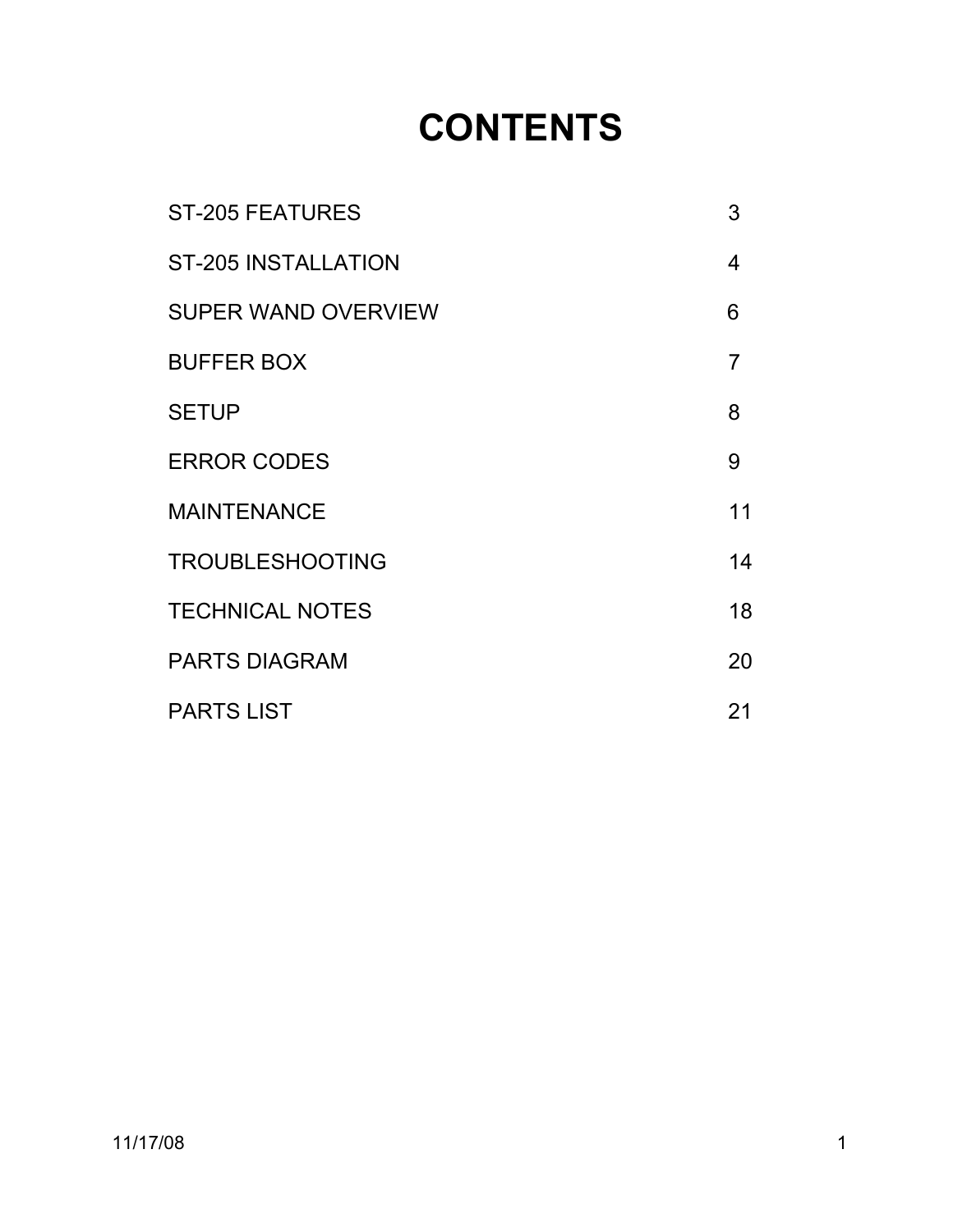# **ST-205 Features**

#### **Coin Totalizing**

The ST-205 Data Wizard will accept any combination of coins inserted in any sequence. Pennies and half dollars are not accepted.

#### **Data collection and management**

The ST-205 Data Wizard works in conjunction with the Bellatrix SC2000 Software to collect and manage sales data. Data is collected by the ST-205 Data Wizard and transferred to the SC2000 software. With the SC2000 software, the user can generate reports and manage draws and returns.

#### **Card-Trak Compatible**

The ST-205 Data Wizard works with the Card-Trak System to accept Visa, MasterCard, Discover and American Express credit cards.

#### **Slug and Ferrous Coin Rejection**

The ST-205 Data Wizard can be ordered with ferrous coin/slug detection. This is indicated by a magnet snapped into the pocket on the center of the spreader lid. Slug detect can be enabled or disabled.

#### **Price and Edition changes**

Price and Edition changes are made with an electronic handheld device called a Super Wand. Changing prices and editions is implemented by docking the Wand to the datalink on the Data Wizard. Price and edition are updated each time the Wand is docked.

#### **Automatic door unlocking**

Docking the Wand also opens the paper door for loading. This eliminates the need for slugs or a second key for access.

#### **Automatic Coin Path Clearing**

The ST-205 Data Wizard coin path is designed to open each time the coin return button is pushed to assist in clearing coin jams or debris.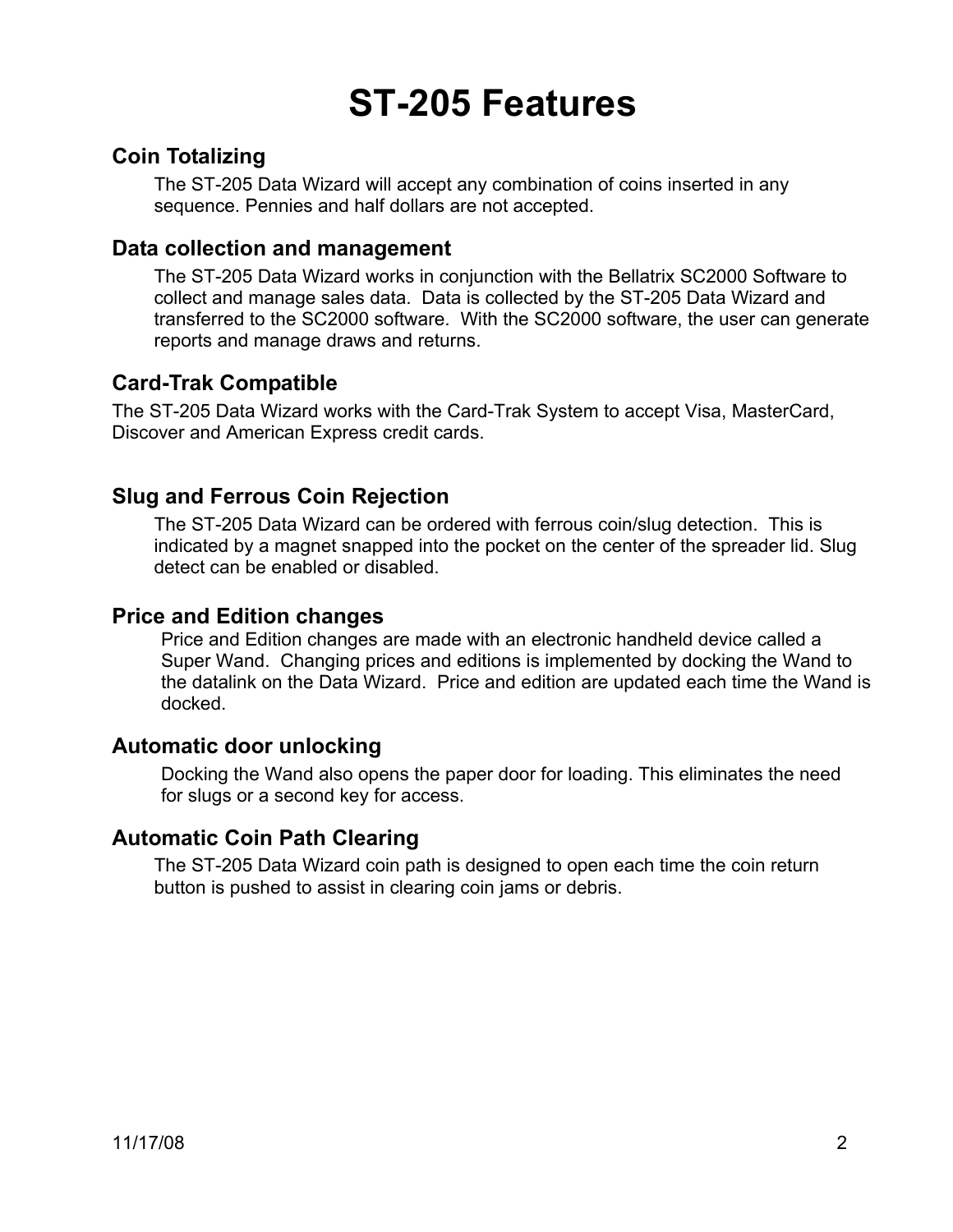# **ST-205 Installation**

### **Recommended installation tools**

Medium size pliers Nut driver, size 3/8 inch

The ST-205 Data Wizard fits into TK style newsracks on the same mounting system as older ST-200's and other mechanical totalizer units.

### **Removal of Existing Coin Mechanism**

- 1. Open the rack head.
- 2. Remove the coin tray to prevent damage during installation.
- 3. Open the newsrack paper door and lock it open.
- 4. Unlatch the existing totalizer and remove it from the newsrack.



# **Changing the Door Tongue**

The ST-205 Data Wizard uses a spring-loaded tongue that is largely self-adjusting. The existing door tongue will not work with the new ST-205 Data Wizard and may damage it if not removed.

- 1. Remove the old door tongue using a 3/8-inch nut driver, saving the nuts and bolts to install the new tongue.
- 2. Mount the new door tongue assembly onto the door.
- 3. Position the tongue at the middle position of adjustment (See figure at right). Tighten the three nuts.

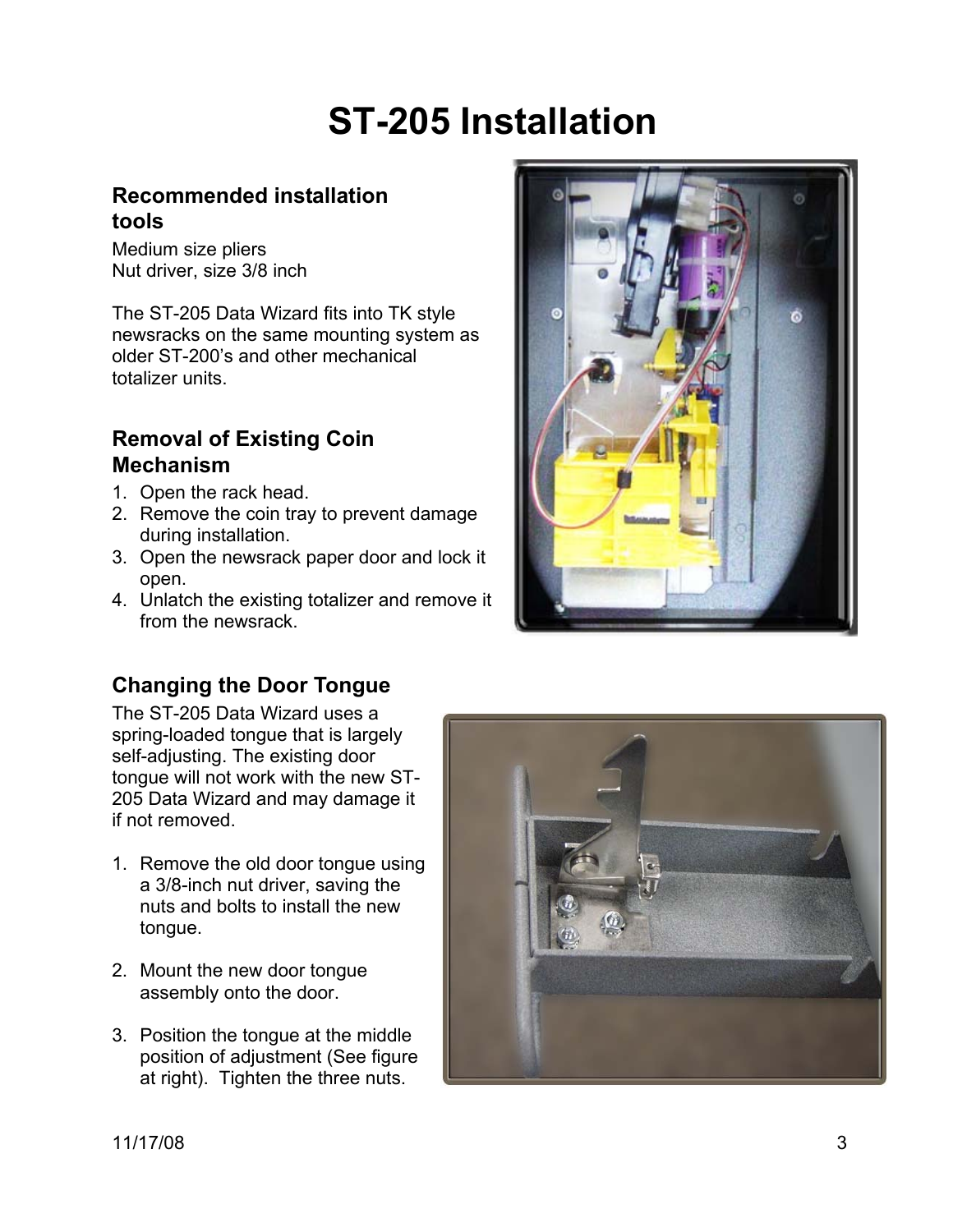### **Installing the ST-205**

- 1. Install the new ST-205 Data Wizard on the same mounts used by the old coin mechanism.
- 2. The locking latch is on the upper left corner of the backplate. Slowly close the newsrack door and check that the tongue slides under the metal trip lever housing and snaps up to lock the door. Raise or lower the tongue if needed.
- 3. Pull on the newsrack door a few times to make sure that it catches properly. The door tongue should catch on the trip lever housing about an eighth of an inch when the trip lever is up and the door is pulled.
- 4. Check the solenoid and the reset control by pressing the blue reset button in the cutaway area on the coin



reader assembly. The red LED will flash, the solenoid will fire, and the trip lever will fall and unlock the newsrack door.

- 5. Pull the front door to make sure that it unlocks each time the reset button is pushed. If the door will not open, the tongue may need to be raised or lowered.
- 6. Replace the coin tray inside the newsrack and close the rack head. Do not re-lock the head yet.
- 7. Using a Maintenance Wand Set the mech ID and initialize the Data Wizard. Initializing the Data Wizard with a Maintenance Wand sets the current edition and price and eliminates the need to carry an Audit Wand. See page 7 for more detailed instructions on setting up the Data Wizard.
- 8. With the rack door and head closed, check the operation of the ST-205 Data Wizard with coins.
- 9. Drop enough coins into the coin slot to equal the set price and verify that the rack opens. Open and shut the paper door.
- 10. Insert another coin (not a penny) that is less than the set price and pull on the door to verify that it does not unlock on less than the correct amount of money.
- 11. Press the coin return button to return the coin. Activating the coin return clears the current cash total.
- 12. Repeat steps 9-11 until satisfied that the Data Wizard is recording sales and cash correctly.
- 13. Installation and testing are complete and the rack head can be locked.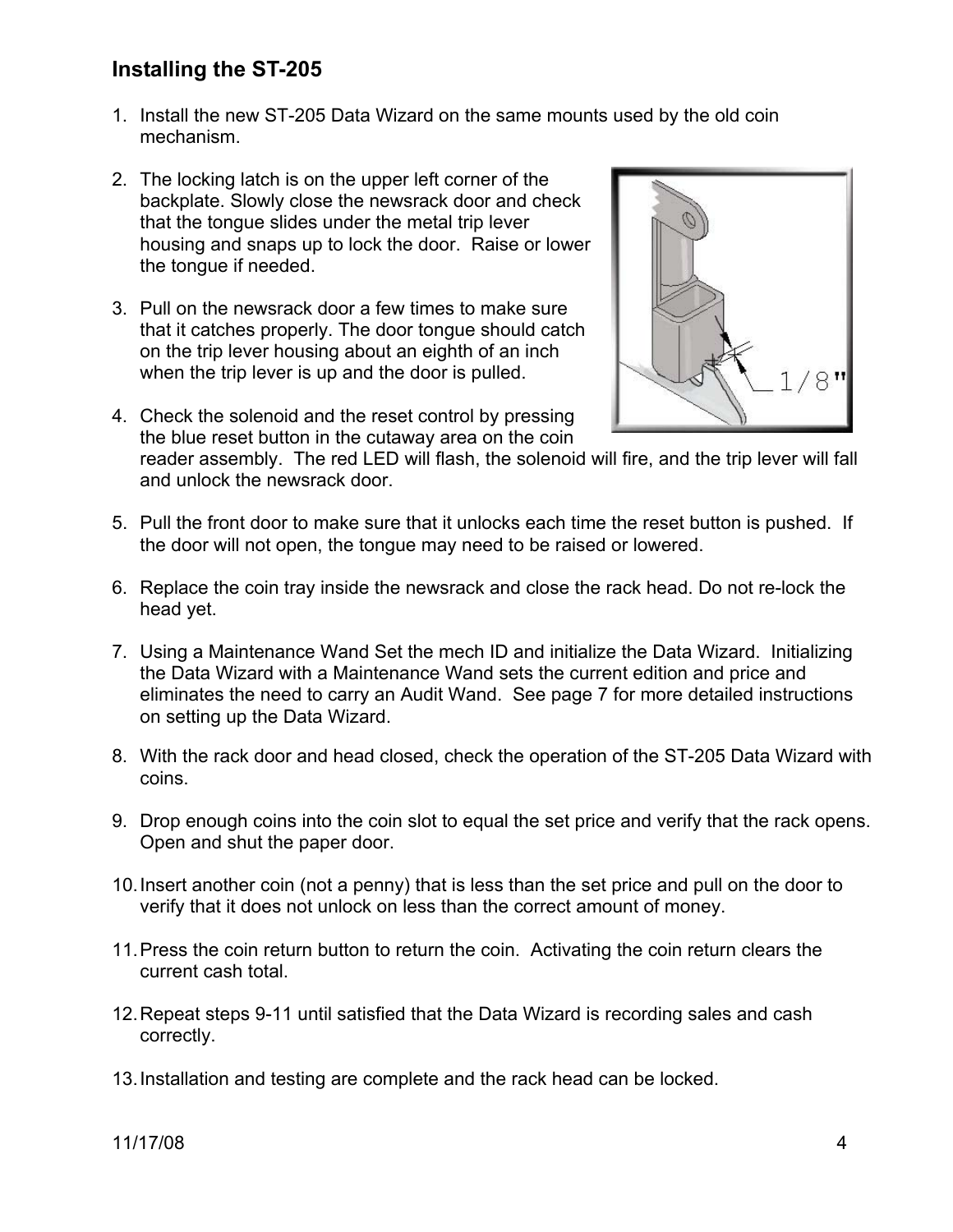14. When installing Card-Trak, connect the 8 pin connector from the Card-Trak unit to the header on the reader body. The connector is keyed to avoid improper installation.



#### *COIN RETURN BUTTONS:*

Some racks may have a coin return button that is too long or an E-ring/C-clip that is too large. These can interfere with the coin return mechanics on the ST-205 Data Wizard. Small E-rings/C-clips can be purchased from Bellatrix. Refer to the Troubleshooting section of this manual for more information.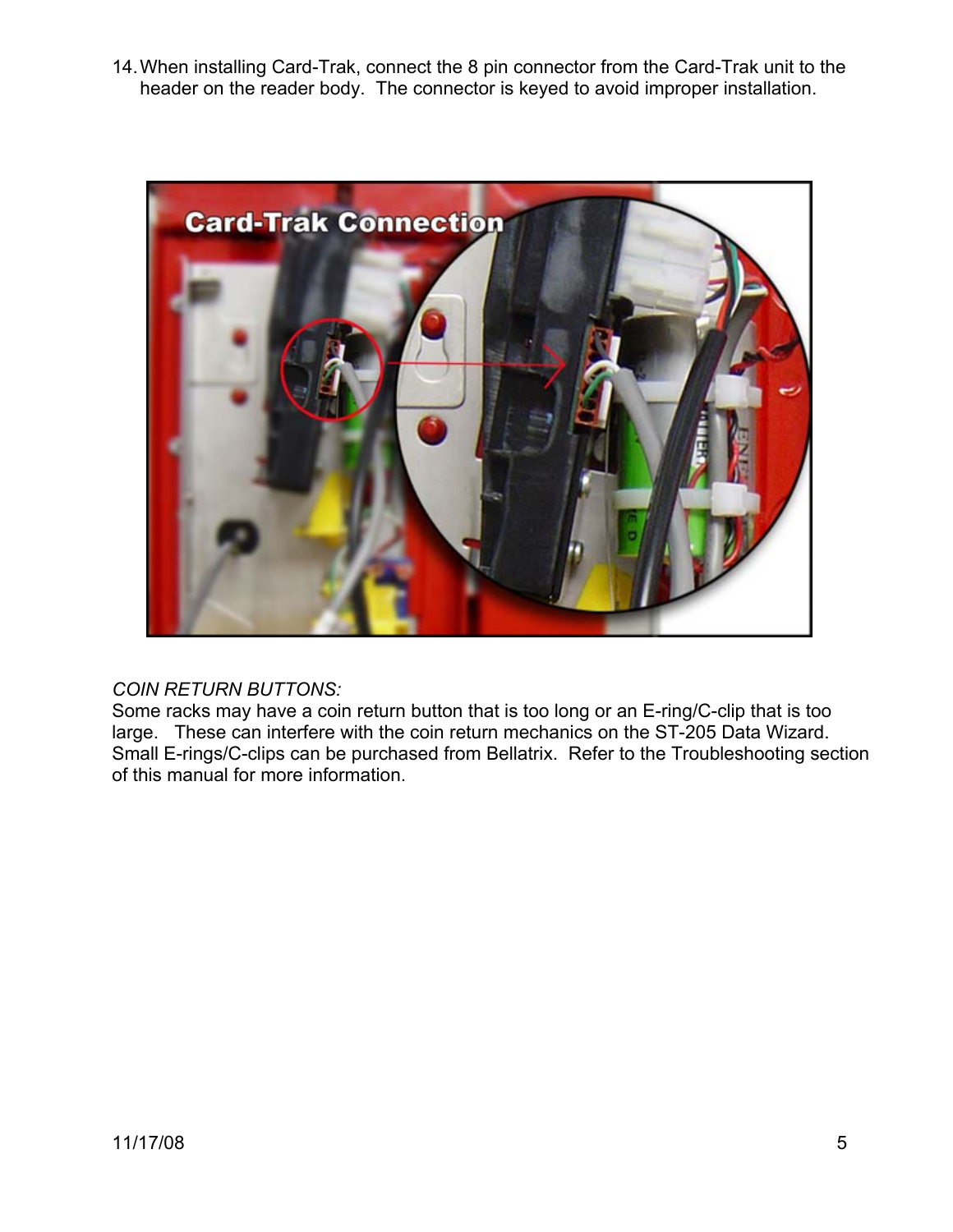# **Super Wand Overview**

### **Audit Wand**

The Audit Wand provides the communication link between the Data Wizard and the computer. The Audit Wand conveys the current edition, time/date and price to the Data Wizard. At the same time, it extracts sales information from the ST-205 Data Wizard for transfer to the computer. A Wand can hold data for more than 10,000 sales.

An Audit Wand is carried by the delivery driver. It should be carried in the



holster to protect it from damage. The Audit Wand is water-resistant but not water proof. It should not be left in the sun / heat or be left outside in cold weather. The same care should be taken with a Wand as with a cell phone.

#### **Collection Wand**

A collection Wand is used to collect cash data from the Data Wizard.

#### **Maintenance Wand**

The Maintenance Wand is used to set up new Data Wizard locations and to assist with trouble shooting. When docked, the Wand will display an error code if the ST-205 Data Wizard is not working properly. Refer to page 9 of this manual and the Super Wand Manual for error code explanations and Wand functions.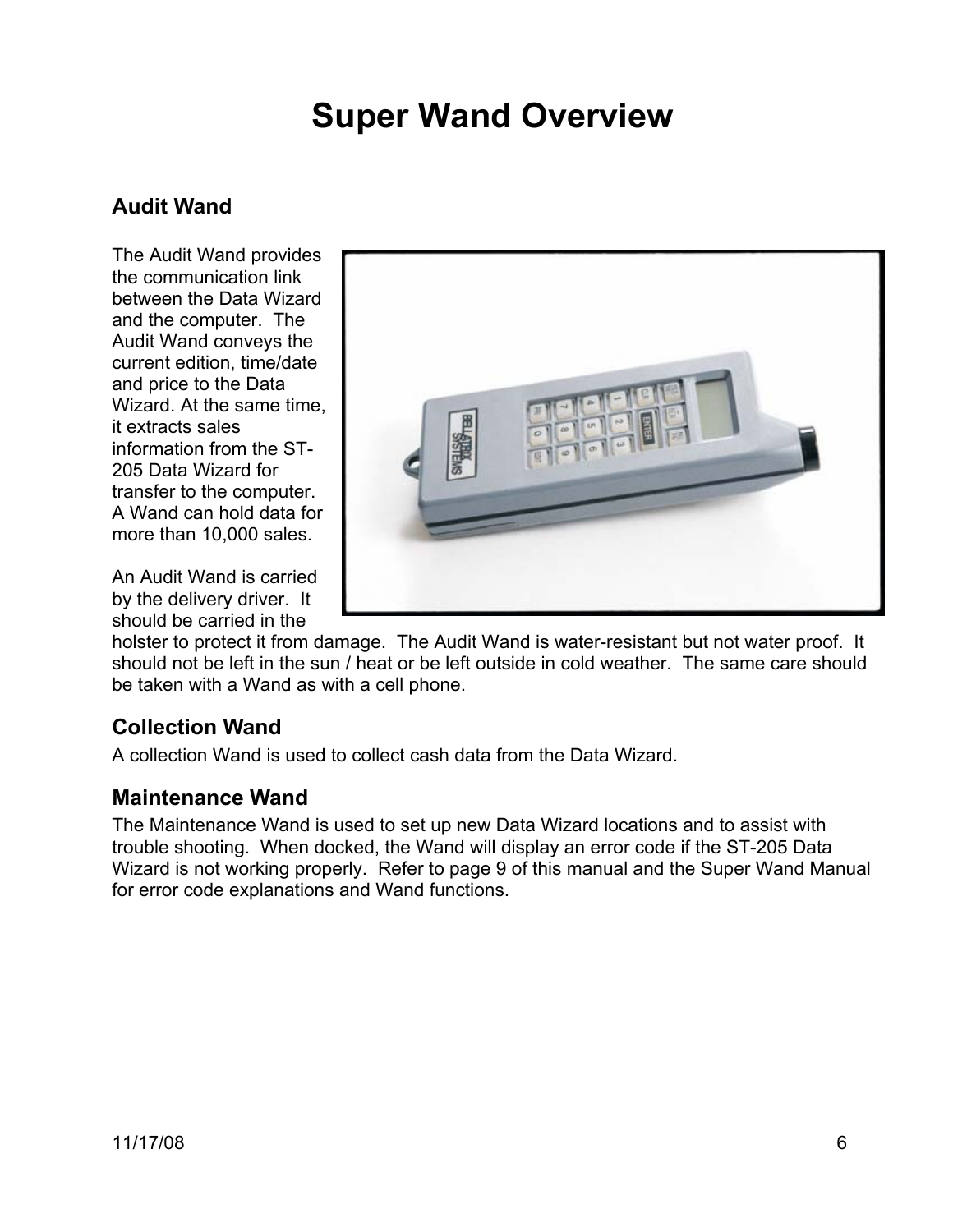# **Download Buffer Box**

The buffer box is usually located at the newspaper distribution point. The buffer uploads current date, time, edition and price to the Wands. At the same time, it downloads the sales information collected by the Wands. It stores the sales data until it is downloaded by the computer.



Delivery personnel need to dock their Wands to the buffer box each day before delivering their route or running maintenance routes to ensure that the Data Wizards are initialized with the current edition, date & time.

The buffer box can store several days, sometimes weeks, of data in the event that it cannot be downloaded on a daily basis. A UPS with surge protector should be used with the buffer box to protect against power spikes and power outages.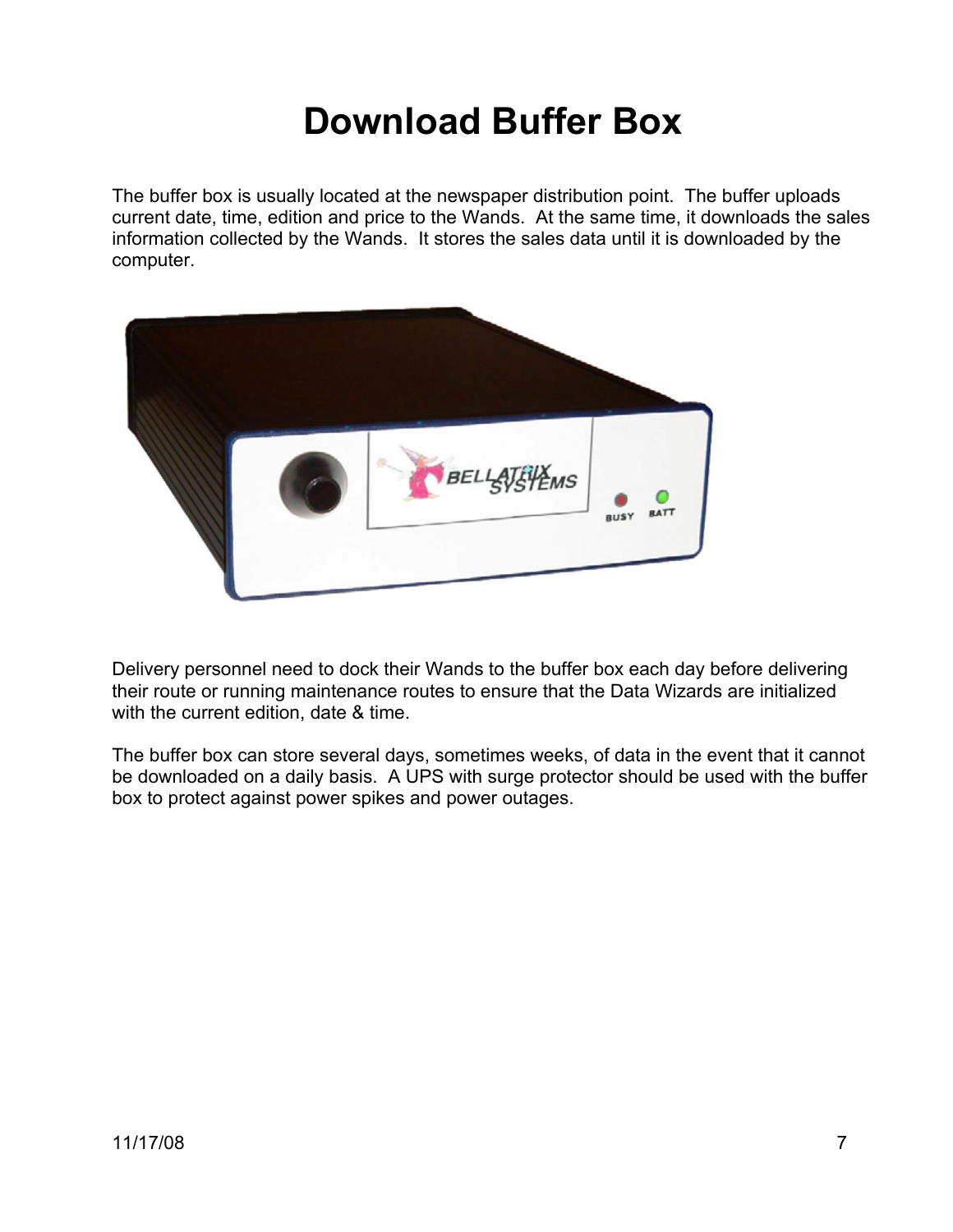# **Setting Up the ST-205 Data Wizard**

Clearly mark the inside of the rack head with a permanent marker or a label with the number assigned to this **location**. This is the Counter/Dealer number that this location has been assigned in the SC2000 database. This number must also be programmed into the Data Wizard with the Maintenance Wand or Audit/Maintenance Wand. This number can be up to 5 digits in length with the maximum number being 32676. Leading zeros will be stripped off.

- Reset the Data Wizard by pressing the blue reset button on the reader assembly.
- To set the Mech ID, press the **Function** button on the Wand. Scroll through the functions with the **Enter** key until **Set Mech ID** is displayed on the Wand LCD. Press the **Select** key. The Wand will prompt for the **Mech ID**. Enter the number assigned and press the **Enter** key. The Wand will emit a continuous beep. Dock the Wand to the ST-205 Data Wizard. The solenoid will fire resulting in an audible click.
- Reset the Data Wizard by pressing the blue reset button on the reader assembly.
- To set the edition and price, press the **Function** button on the Wand. Scroll through the functions with the **Enter** key until **Init Mech** is displayed on the Wand



LCD. Press the **Select** key. The Wand will emit a continuous beep. Dock the Wand to the ST-205 Data Wizard. The solenoid will fire resulting in an audible click. To set edition and price with an Audit/Maintenance Wand, simply dock the Wand to the ST-205 Data Wizard.

- Check the ID programmed into the ST-205 Data Wizard ID by docking the Maintenance Wand to it. The ID number will be displayed on the Wand LCD. To check ID with an Audit/Maintenance Wand, press the **Function** button on the Wand. Scroll through the functions with the **Enter** key until **Display Mech ID** is displayed on the Wand LCD. Press the **Select** key. The Wand will emit a continuous beep. Dock the Wand to the ST-205 Data Wizard. The solenoid will fire resulting in an audible click. The ID number will be displayed on the Wand LCD.
- Open then close the door. Test the ST-205 Data Wizard with coins to ensure that it reads and counts all coins.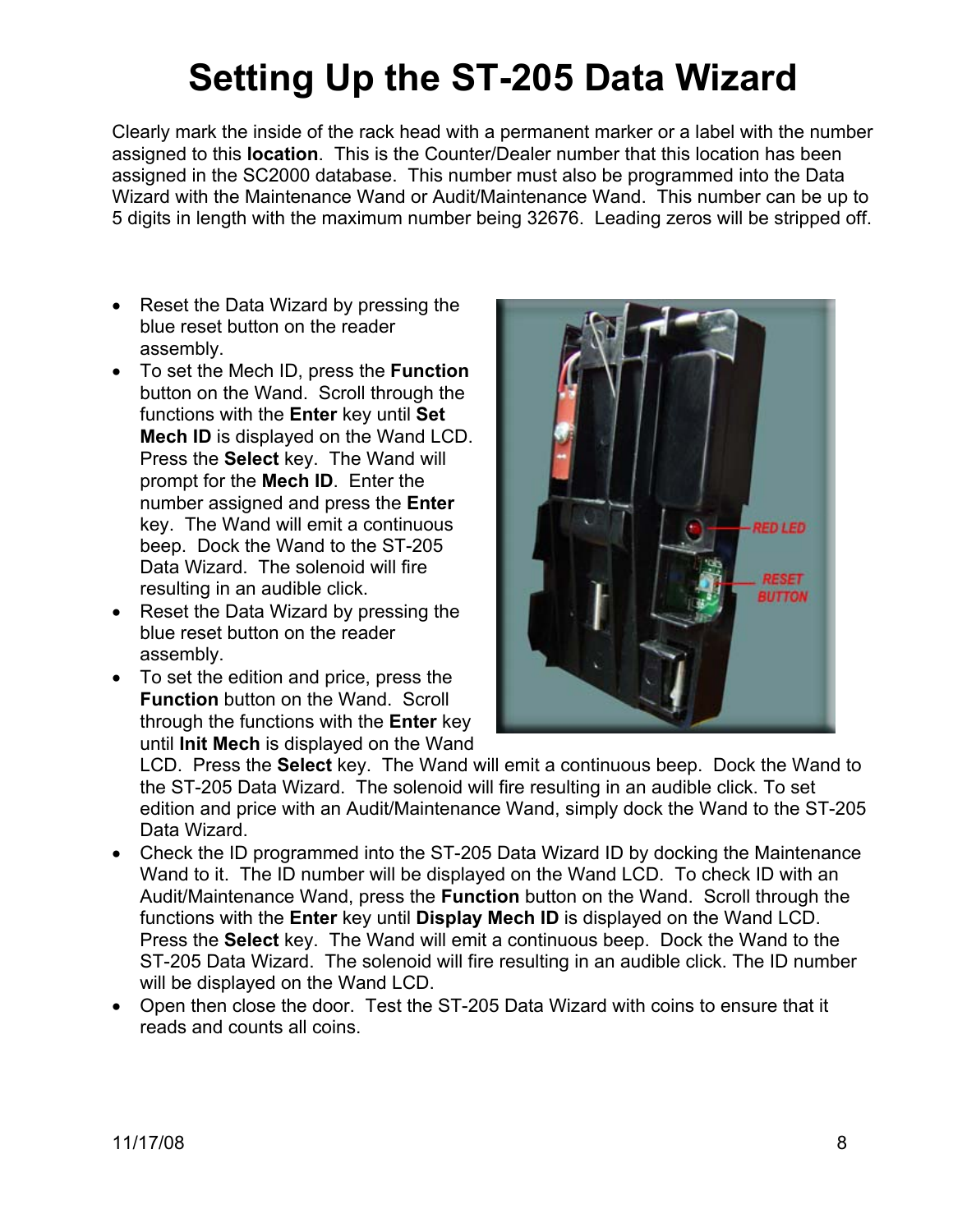# **Error Codes**

When the Wand is docked, the Data Wizard runs through a self check sequence. If a condition returns an error, an error code is displayed on the Wand LCD.

**ERROR COMM** indicates inability of the Wand to communicate with the Data Wizard.

- The Wand may have been pulled away before communication was complete. Re-dock the Wand. If the error persists, clean the nose of the Wand with a soft cloth or Q-tip to remove dirt.
- Datalinks are sensitive to bright light. Shield the datalink from light striking it from both the front and the rear.

**ERROR COINDOOR** could indicate that the coin retain door is not closed properly. It could also suggest that the accept arm magnet is holding the coin door reed switch closed.

- Check for damage and/or foreign materials, including coins, that may be preventing the door from closing properly.
- Make sure the cash door spring is attached on both ends and functioning properly.
- Verify that the magnet on the accept arm is in place.
- The accept reed switch must be in proper position. Check it for damage.

**ERROR COIN DET** suggests that the ST-205 is not detecting coins.

- Make sure there are no foreign materials in the coin path.
- Open the reader assembly and clean the coin path with particular attention to the edges where the coin sensors are located. Use a soft, lint free cloth or a Q-Tip to clean.

**ERROR SLUG** indicates that the slug detect reed switch is open.

• Check the slug detect magnet in the middle of the PCB Assembly cover, to ensure that it is in place with the proper polarity. The black tip of the magnet should be pointing down.

**ERROR PHOTOLED** indicates that there is a problem reading coins.

- The coin path may be obstructed or the coin read sensors may be faulty.
- Open the reader assembly and clean the coin path with particular attention to the edges where the coin sensors are located. Use a soft, lint free cloth or a Q-Tip to clean.
- If the sensors are faulty, the ST-205 Data Wizard must be returned for repair.

**ERROR COIN RET** indicates a problem with the coin return or coin return door.

- Check for foreign material, including coins that may prevent the coin return door from closing properly.
- Check the coin path housing to ensure that it is closes completely. Look for objects that may prevent it from closing.
- Make sure that the return bellcrank is not being pushed back by a coin return button that is too long. Verify that the correct e-ring is installed on the coin return button.
- Verify that all springs on the bellcrank are in correctly positioned and function correctly.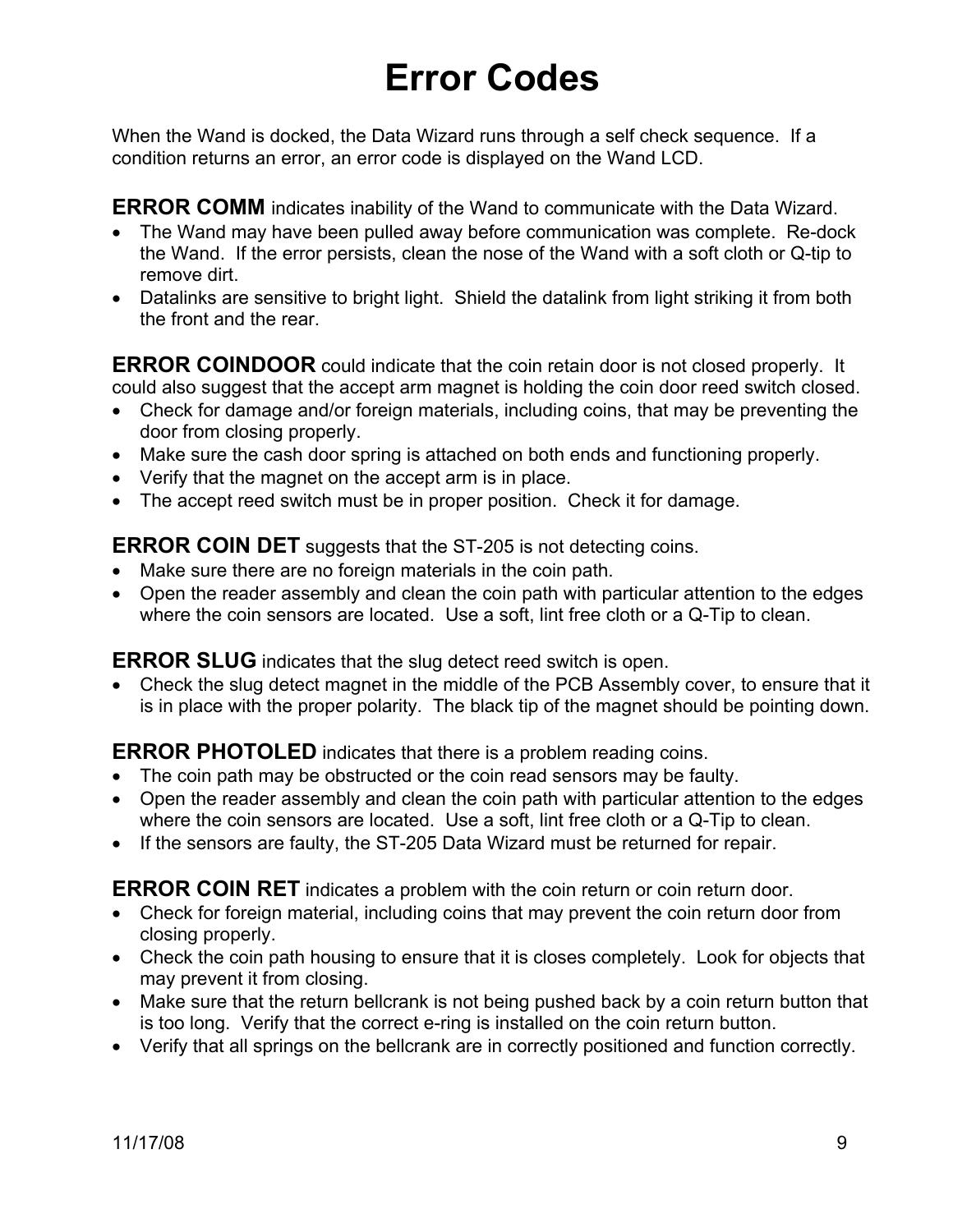**ERROR TIMEOUT** means that the Wand has timed out and needs to be docked to the buffer. The buffer sets a timeout period in the wand. Timeout periods will vary depending on site configuration. Each wand must be docked to the buffer within the timeout period or it will no longer communicate with the Data Wizards. Data will not be lost in the Wand if it times out.

# **Maintenance**

#### **Led**

The red LED (Light Emitting Diode) is located on the coin reader assembly. The LED will flash when a valid coin is recognized and accepted and when the Reset button is pressed. It does not flash for invalid coins such as pennies or slugs. If it does not flash on reset, check the battery connection or test the battery to verify that it has a charge. If the LED does not flash when coins are inserted, the coin detect or coin read circuitry may be faulty or, on rare occasions, the coin comparison table that is programmed into the Data Wizard may need adjusted.

### **Reset Button**

The Reset button is located just below the LED, inside the cutaway section of the coin reader assembly. Pressing the reset button will re-initialize the electronics. The Data Wizard can be reset if it does not appear to be reading coins correctly or when the battery has been unplugged.

When the reset button is pressed the Data Wizard will not lose its group ID, Mech ID, or price settings.

# **Lithium battery**

The 3.6 Volt Lithium Battery is strapped to the upper right side of the backplate. The battery is long life and should run for 6 years or more.

#### **Replacing the battery**

- Unplug the two pin battery connector from the reader assembly and cut the nylon wire ties to remove the battery. Take precautions to avoid cutting into the battery wires or case.
- Set the battery aside for return to Bellatrix Systems for disposal.
- Using two new nylon wire ties, firmly strap the replacement battery in place.
- Plug the two pin battery connector into the coin reader assembly.
- Press the reset button to reinitialize the Data Wizard.

#### **Storage**

The Data Wizard can be stored on a shelf with the battery unplugged. The Data Wizard will retain price information and the group ID even when the battery is unplugged.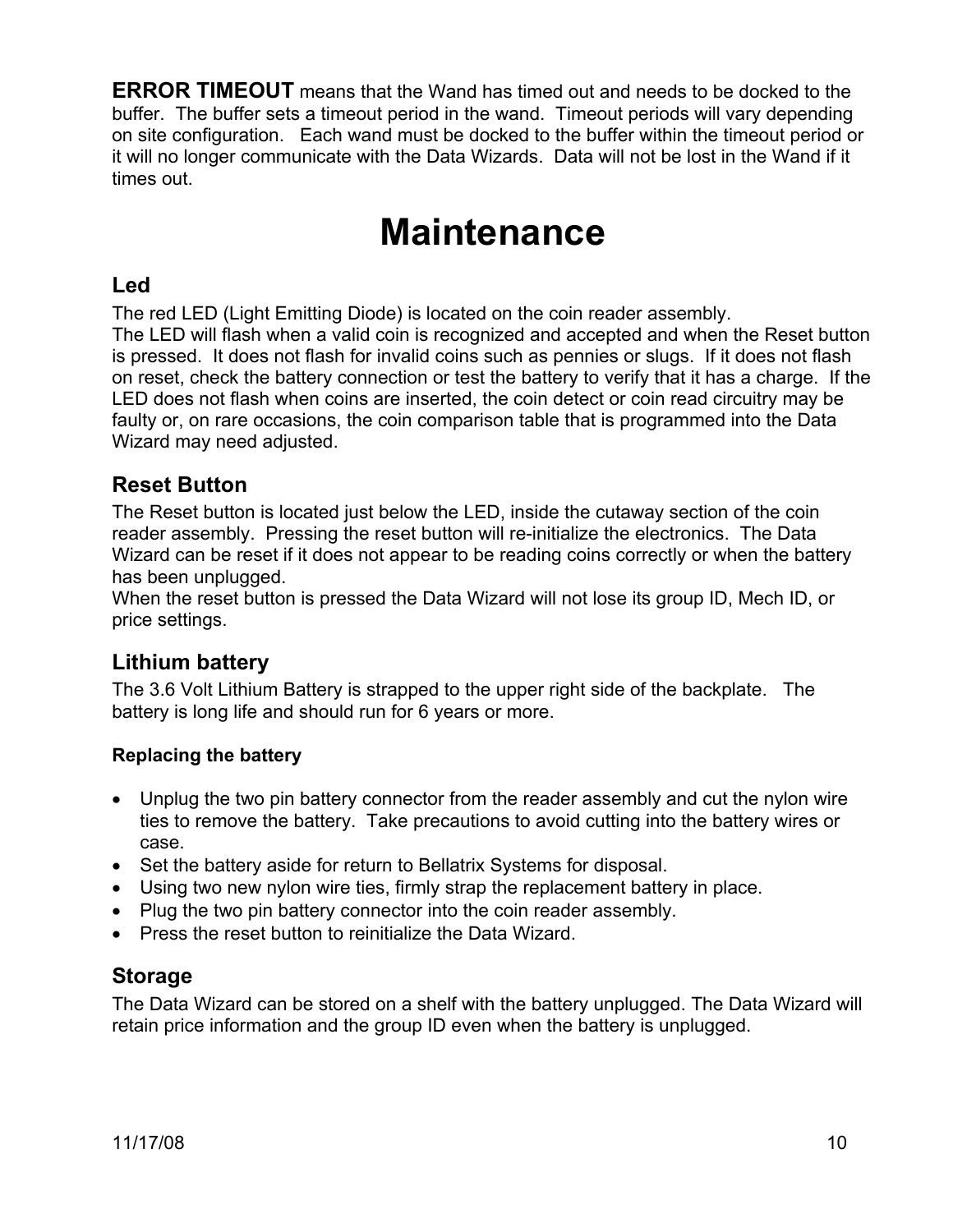# **Cleaning the Data Wizard**

Mechanical and electromechanical devices that have moving parts are subject to interference from buildup of dirt, sand, grime, etc. The Bellatrix Data Wizards have very few moving parts, but still require some maintenance.

**Do Not use oils, lubricants or solvents when cleaning Data Wizards.** These substances may cause damage. Many aerosol type cleaners, such as WD-40 or TV tuner cleaners, will leave a filmy residue that attracts dust and dirt build-up. These will cause malfunctions. Windex, electronics cleaner, or similar products, and a paper towel or lint free cloth or Q-Tip are best for cleaning the coin path and other areas of the Data Wizard.

#### **Preventative Maintenance**

Occasional cleaning of the coin path and door assemblies will prevent many problems. Dirt buildup can cause additional friction as the coin slides through the coin reader. In extreme cases this may cause coins to jam, or move too slowly through the coin path to be read correctly. ST-205 Data Wizards that are REV 8 or higher employ a clear plastic lens that covers the insides of the holes in the coin path. Clean the coin path on a weekly or monthly basis or as needed in dusty or windy environments. To clean, open the coin reader and wipe out any dirt with a Q-Tip or clean cloth with Windex or similar product. In non-dusty or windy environments, clean the coin path with compressed air once or twice a year or as needed. Clean the roller on the underside of the spreader lid and be sure it moves freely.

#### **Coin Box Assembly**

The two doors of the coin box assembly should open freely when pressed down. These may be subject to damage from vandalism. The lower return spring may become stretched if the return door is opened without using the return button.

#### **Replacing Data Wizards in the Field**

Some Data Wizards may not be repairable in the field. In these cases it will be necessary to replace the Data Wizard with one that is operational.

- 1. If the Data Wizard to be removed is able to communicate with a Wand, the data may be read out of it and copied into the replacement. Using a Maintenance Wand, press the **Function** key. Scroll through the functions, using the **Enter** key until the LCD displays **READ DATA.** Press the **Select** key and the wand will begin to beep.
- 2. Dock the Wand to the Data Wizard being removed from the rack. The Wand will chirp as it reads the data out of the Data Wizard into Wand memory. This procedure does not erase the data from the Wizard; it only makes a copy of it into Wand memory. This data will remain in Wand memory until it is overwritten by again reading data from a Data Wizard.
- 3. Install the replacement Data Wizard. Set the **Mech ID** and **Initialize** it. Test it with coins as described in the Installation procedures.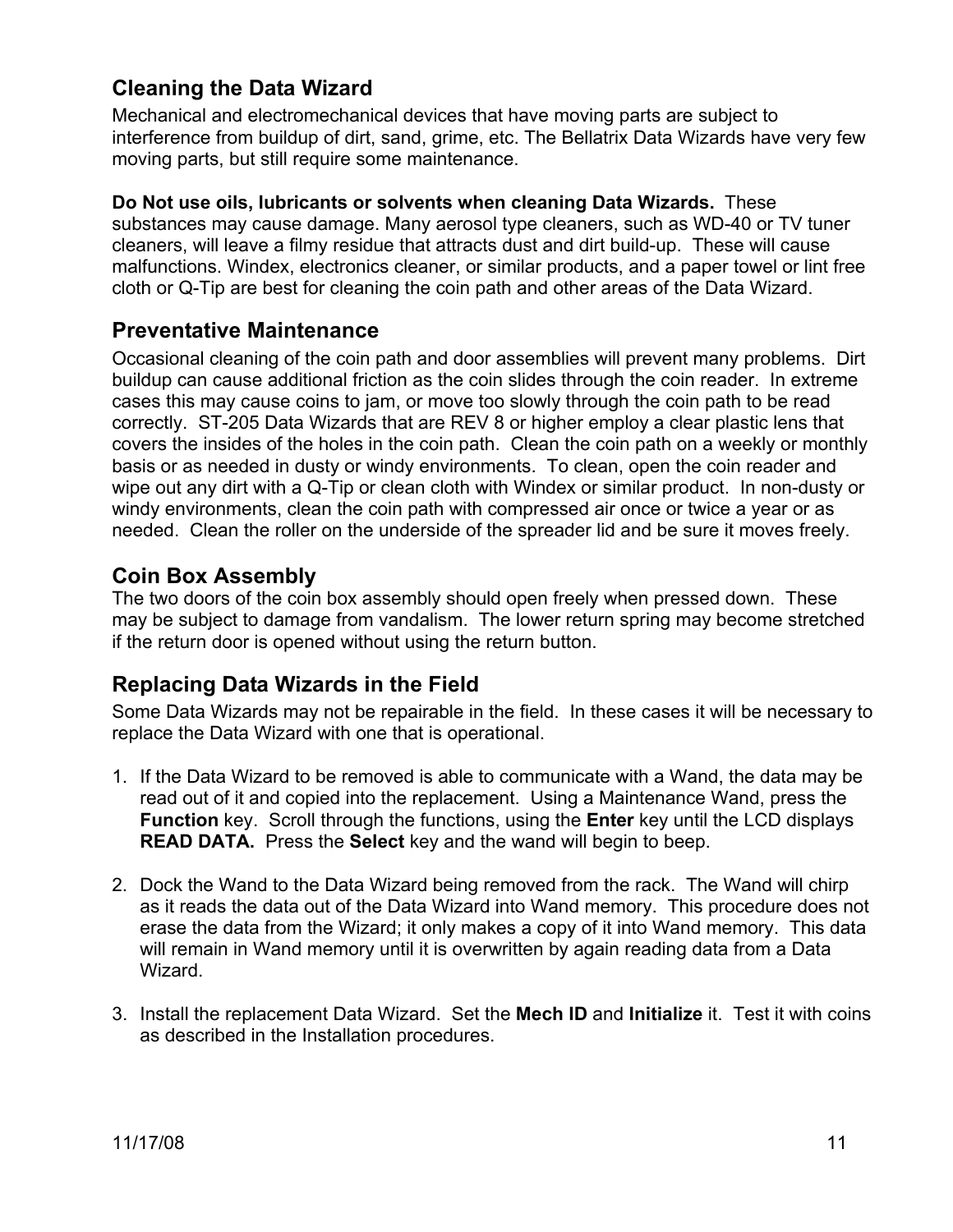4. Write the data from the Wand memory into the newly installed Data Wizard. Press the **Function** key and scroll through the functions by pressing the **Enter** key until WRITE **DATA** is displayed on the Wand LCD. Press the **Select** key. The Wand will begin to beep. Dock the Wand to the Data Wizard. The Wand will chirp as it overwrites existing data in the Data Wizard with the data in Wand memory. In circumstances where the circuit board on the Data Wizard prevents communication, data will be unrecoverable.

### **Testing the ST-205 Data Wizard Out of the Rack**

If a rack or test head is not available for testing the ST-205, it can be held in the hand. When testing the ST-205 out of a rack, make sure that the accept arm is lifted UP in the approximate position it would be in were the rack door closed. The ST-205 will not read coins or perform other functions with the accept arm in the DOWN position, simulating an open door. When lifting the accept arm UP, do not overextend it or the extension spring may become stretched. The spring



should not be stretched more than an inch.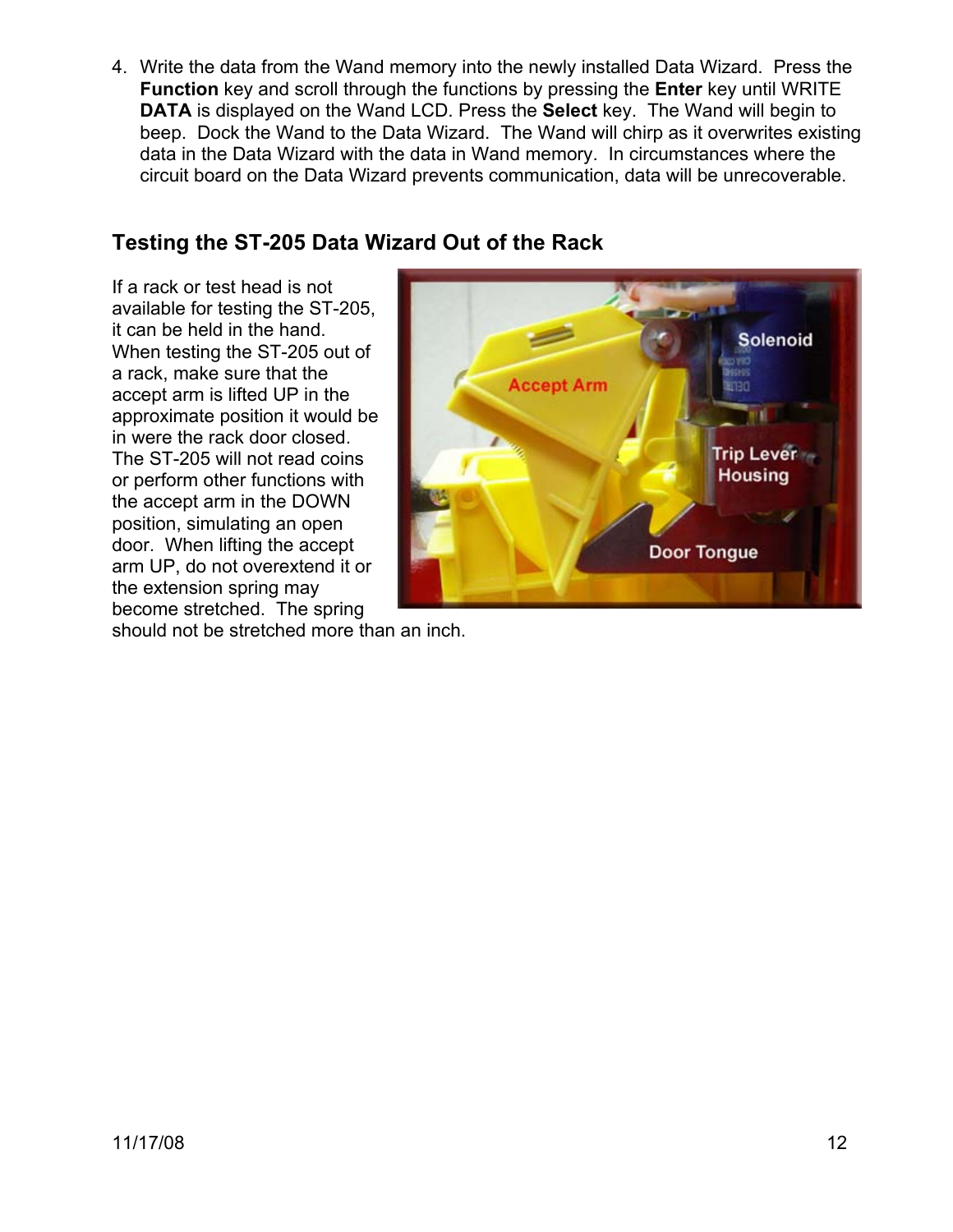# **Troubleshooting**

# **Problem: Rack Door Opens with Any Coin**

#### **Solution:**

If an ST-205 is opening on every coin, it is probable that the microprocessor did not detect the door opening after the last sale. Each time a coin is dropped into the ST-205, the value of that coin is added to the current sales cash and compared to the current sale price. When a cash amount that is equal to or greater than the current sale price is reached, the solenoid is fired, releasing the trip lever, which allows the door to be opened. When the door is opened, the magnet on the accept arm activates the reed switch on the accept reed switch circuit board. This signals the micro controller that the door has been opened and resets the current sales cash to zero. If the magnet is missing in the accept arm or if the reed switch is broken or if the magnet is not close enough to the switch to close it, the ST-205 will not recognize the door opening and will not clear the cash. Now, each time a coin is dropped through, it is added to the current total and compared again. Since the cash was not cleared, it is still equal to or greater than the sale price and the solenoid will fire with each subsequent coin until it detects the door opening. This problem is fairly common with older light green rectangular reed switch boards but rare with the dark green triangular boards.

• Make sure that the magnet is in place on the accept arm. If the magnet needs to be replaced use standard magnet (P/N 317-0004).



- Verify that the accept arm swings all of the way down, making contact with the trip lever housing assembly, when the rack door is opened. If the coin accept door does not swing freely, check and clean the pivot pins and holes. Make sure that the spring does not catch on the coin box.
- Ensure that the reed switch board assembly wires are intact and that the cable is plugged into the reader assembly. Replace the accept reed switch board assembly if damaged.
- Check the cash door to make sure that it swings freely. If the cash door sticks, move the cash door spring away from the push on nut until it moves freely.
- Check the reed switch with a Reed Switch Tester if available (Part # 100-0077). Otherwise replace with a new reed switch board (Part # 060-0057.) When replacing the rectangular board with the triangular board, a diagonal cutter may be needed to snip the plastic stop from the coin door in order to position the green board properly.
- If the problem persists, return the ST-205 Data Wizard to Bellatrix for repair.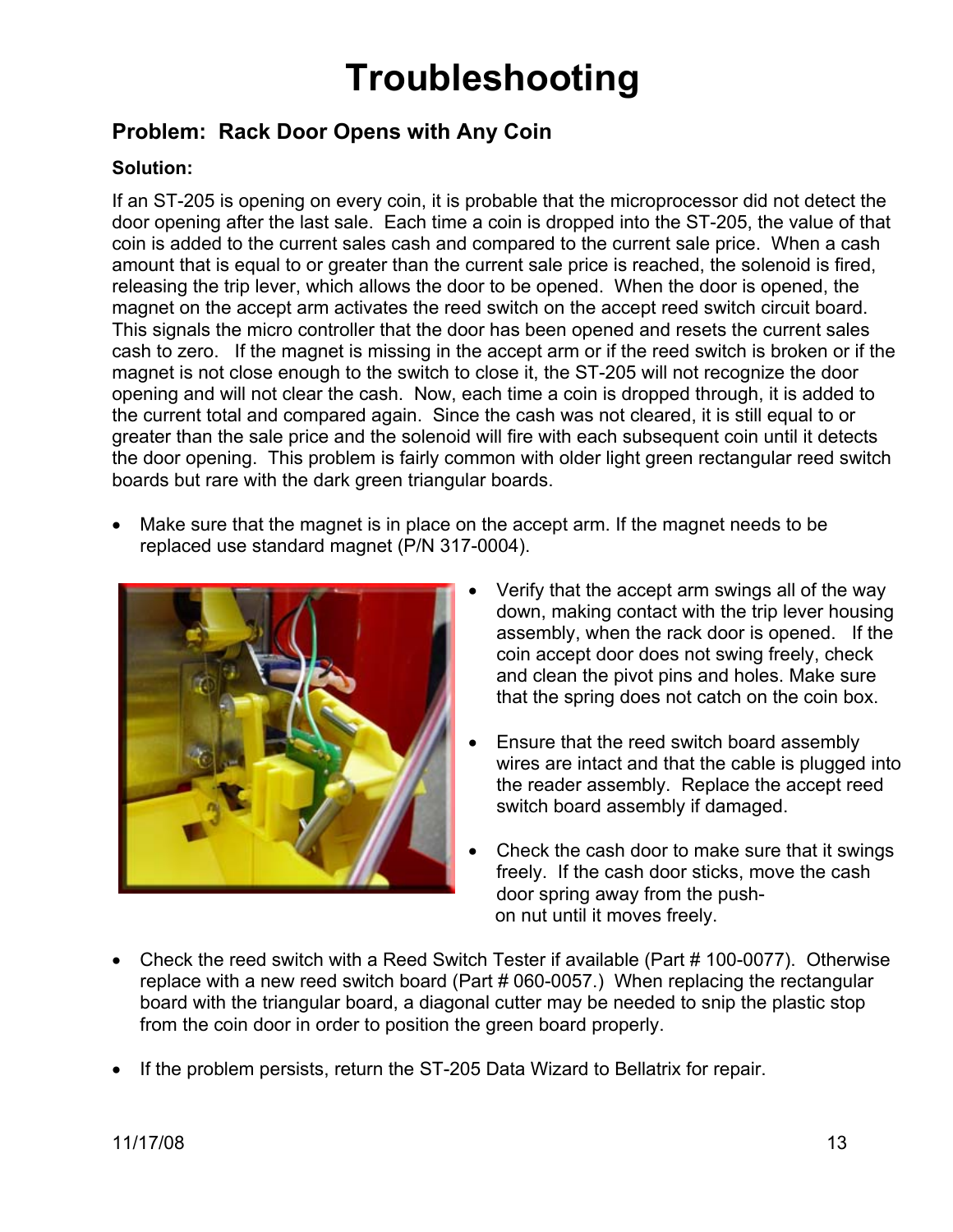# **Problem: Coins Do Not Fall Through the Coin Path**

#### **Solution:**

If coins don't fall through the coin path, the most likely cause is an obstruction. Clearing the obstruction will often solve the problem.

- Try to clear debris by pushing the coin return button a few times. If the coin path does not clear, open the rack head to check for debris inside the coin path while pressing the coin return button. Do not use sharp objects or abrasive materials to clean or clear the coin path. These types of materials can scratch the coin path causing coins to jam further. See cleaning note on page 11.
- Check the roller inside the reader lid. It should not have any dents or flat spots. If the roller does not roll smoothly, coins can hang up in the coin path.

#### **Problem: Rack Door Opens with Coins, but not with Wand**

#### **Solution:**

- Check the datalink and cable for damage.
- Check that the datalink cable is securely attached to the connector on the reader assembly.
- If the datalink is not visibly damaged and is properly connected, the fault may be internal to the datalink. Replace with a new datalink assembly and re-test.
- Clean the nose of the Wand. Shield the datalink from direct light and retry. If these efforts do not solve the problem, the Data Wizard may need to have the circuit board repaired.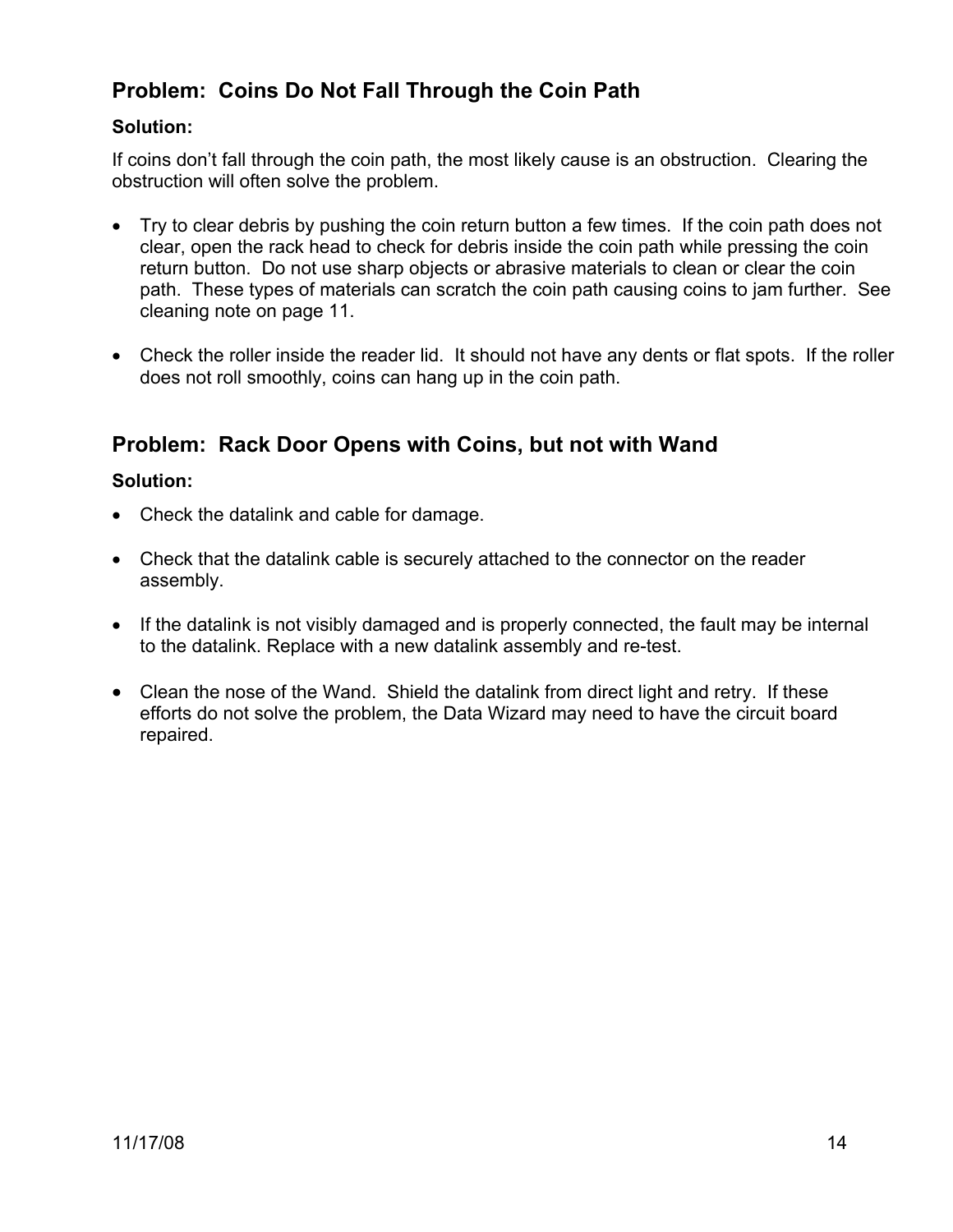# **Problem: Coin Return Button Does Not Return Coins or Jams**

#### **Solution:**

- Make sure that the upper return spring has a small amount of play. If the spring is bent or jammed it will effect the operation of the coin reader.
- Check the coin return button E-ring. Large size E-rings can easily get caught on the return torsion spring or the bell crank, causing the coin return to be stuck open. Small E-rings are available from Bellatrix.



- Replace the lower return spring when it becomes stretched. A stretched lower return spring can cause the coin return door to sag, allowing coins to fall through into the coin return. A stretched lower return spring can also cause the return catch to hit on the post and prevent the trip lever from falling. This will keep the paper door from opening.
- Some TK newsracks are equipped with a long coin return button. In many cases, this button is too long for the ST-205 and should not extend more than 1/2" beyond the front of the rack. A button that is too long can jam the return bell crank if it is pushed in too far. Use of standard length buttons is recommended.

Conversely, it should not extend too far inside the rack. Typically, the E-ring that secures the button is about 3/16 inches from the tip that presses against the ST-205 Data Wizard. The button should spin freely when turned.

• The coin return will not operate and the coin return door will not open unless the trip lever is in the UP position.

#### **Problem: Solenoid Does Not Fire Solution:**

- Reset the ST-205 Data Wizard while watching the solenoid and trip lever. The solenoid should fire and the trip lever fall.
- If the solenoid does not fire or fires weakly check for burrs, dirt, spider webs etc. on or around the solenoid plunger and trip lever area. Use compressed air and/or a Q-Tip with Windex or electronics cleaner to clean the solenoid plunger and surrounding area. Never use any type of lubricant or cleaner that leaves a residue on the solenoid plunger or any other part of the ST-205 Data Wizard!
- A leaky capacitor, broken capacitor lead or dead battery will also prevent the solenoid from firing.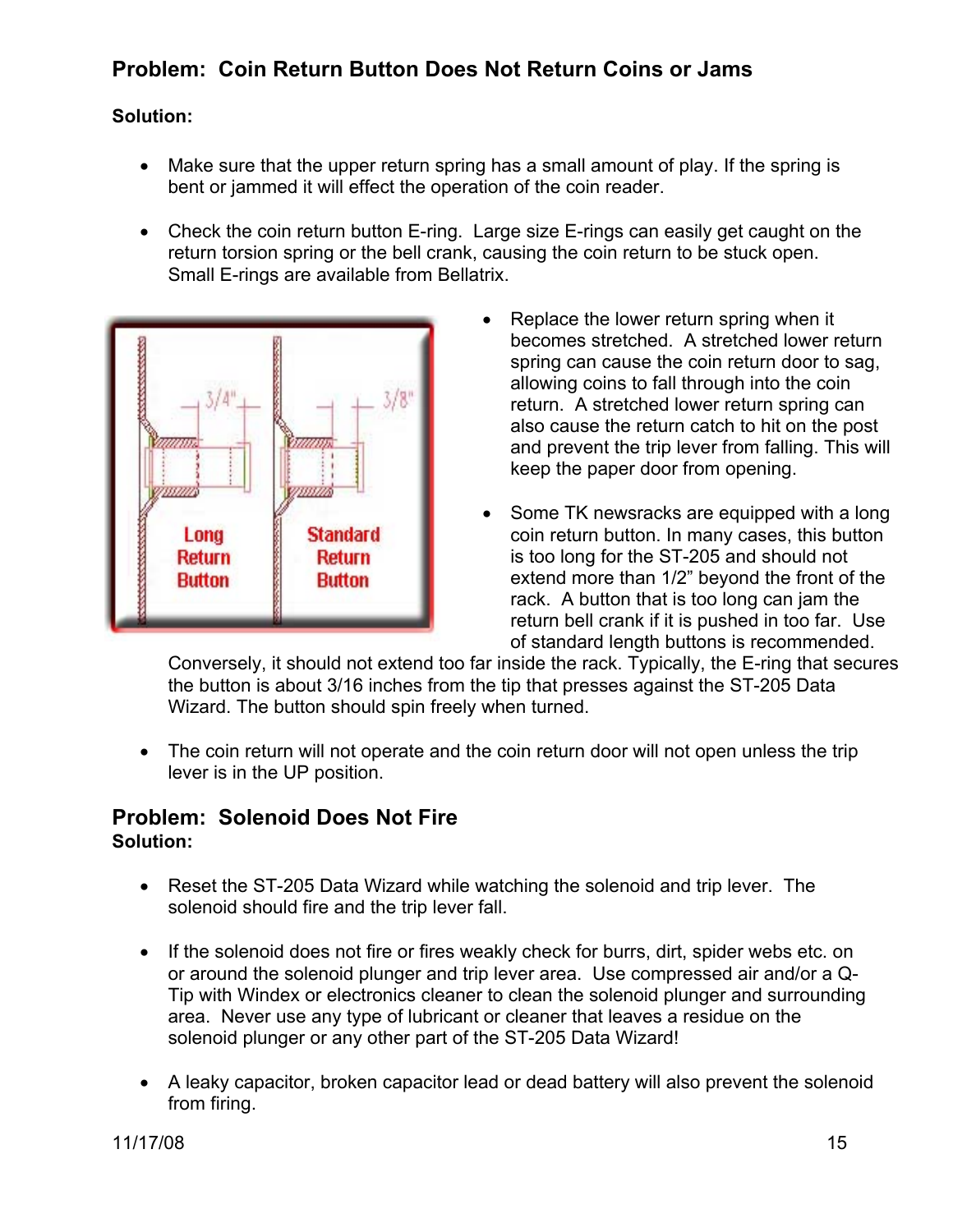# **Technical Notes**

# **Coin Detect Circuit:**

The coin detect circuit is comprised of a "one-shot", a photo transistor, an LED (light emitting diode), and a comparator. The "one-shot" acts as a high speed switch and strobes the LED on and off at a rate of 50 times per second. The photo transistor is turned on just before the LED is strobed, and turned off just after the strobe. A NAND gate is used to detect whether or not any light passes through the coin path. If light passes through the coin path, no coin is present. If no light gets through, a coin is in the coin path. When a coin is detected this circuit will cause the coin read circuit to be switched on.

#### **Coin Read Circuit:**

The coin read circuit is actually two separate circuits like the coin detect circuit. When turned on, the circuits remain on until a coin passes, or a set amount of time passes with no interruption in the supply of light. The coin read circuits are exactly  $\frac{1}{2}$  inch apart and as the LED of each circuit is blocked, counters record the duration of blockage. The values stored in the counters are then entered into a mathematical equation which renders a relative diameter. This diameter is then compared to a pre-programmed table and based on that table, enters the value into the temporary register.

#### **Slug Detect Circuit:**

The slug detect circuit is comprised of a magnet and a reed switch. (A reed switch is two pieces of wire, flattened on the ends, overlapped, and sealed in a glass case.) The reed switch is located on the main PCB and is marked S3. The magnet is located in a molded slot on the outside of the reader lid, about halfway down in the center. The reed switch is held closed by the magnetic force of the magnet. When a slug passes through the coin path the magnetic force is broken allowing the reed switch to open, which in turn causes the coin read circuit to be disabled and ignore the slug. Slug detect is an optional feature and is enabled at the factory. Coin Wizards without this feature will not have a magnet in the center of the reader lid. A slug is defined as a coin or token having ferrous content. If it can be picked up with a magnet, it is considered a slug.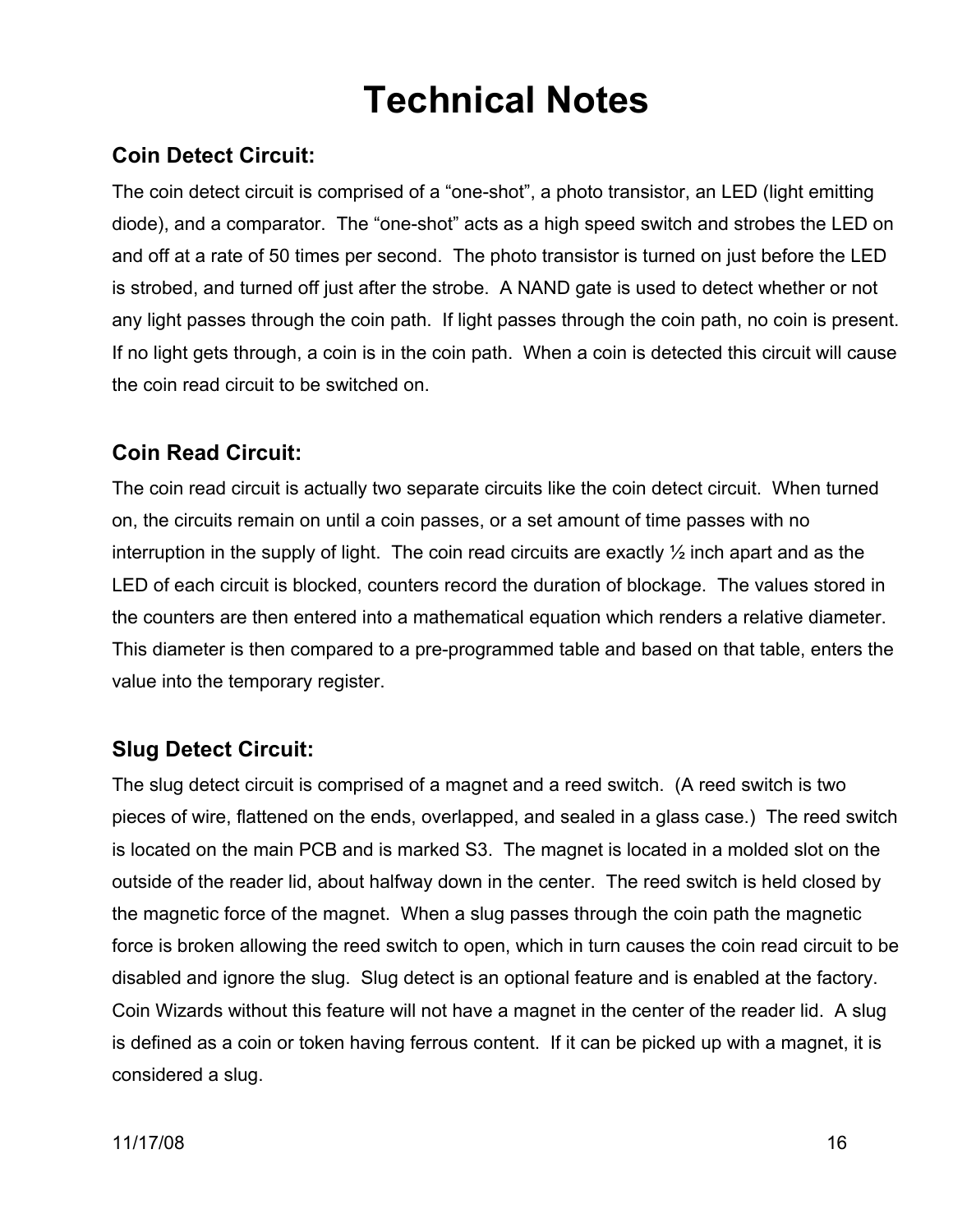# **Coin Accept Circuit:**

The coin accept circuit operates on the same principle as the slug detect circuit. The reed switch is located on its own PCB and labeled S2. The PCB is mounted on the right coin door box and held in place with one Phillips head screw. The magnet is located on the accept arm in a molded slot. When activated, it moves the cash from the temporary register to the cash register and adds a sale to the sales register.

### **Coin Return Circuit:**

The coin return circuit operates on the same principle as the slug detect circuit. The reed switch is located on the main PCB and labeled S1. The Magnet is located on the outside of the reader lid in the lower right corner. When activated, it clears the cash from the temporary register.

#### **LED and Reset Switch:**

The LED and reset switch are located on the left side of the reader body, halfway down in a cutaway. The reset button, when pressed, will cause the LED to flash and the solenoid will fire, allowing the newsrack door to be opened. In addition to flashing when the reset button is pressed, the LED will flash every time a valid coin is read. (A valid coin is one in which the diameter is within the parameters set in the coin table.)

#### **Door Tongue Assembly:**

The door tongue is a spring loaded two piece design. Rather than the locking mechanism on the Coin Wizard moving out of the way of the latch, the latch is now designed to move out of the way of the locking mechanism. This has virtually eliminated moving parts and drastically increased ease of installation.